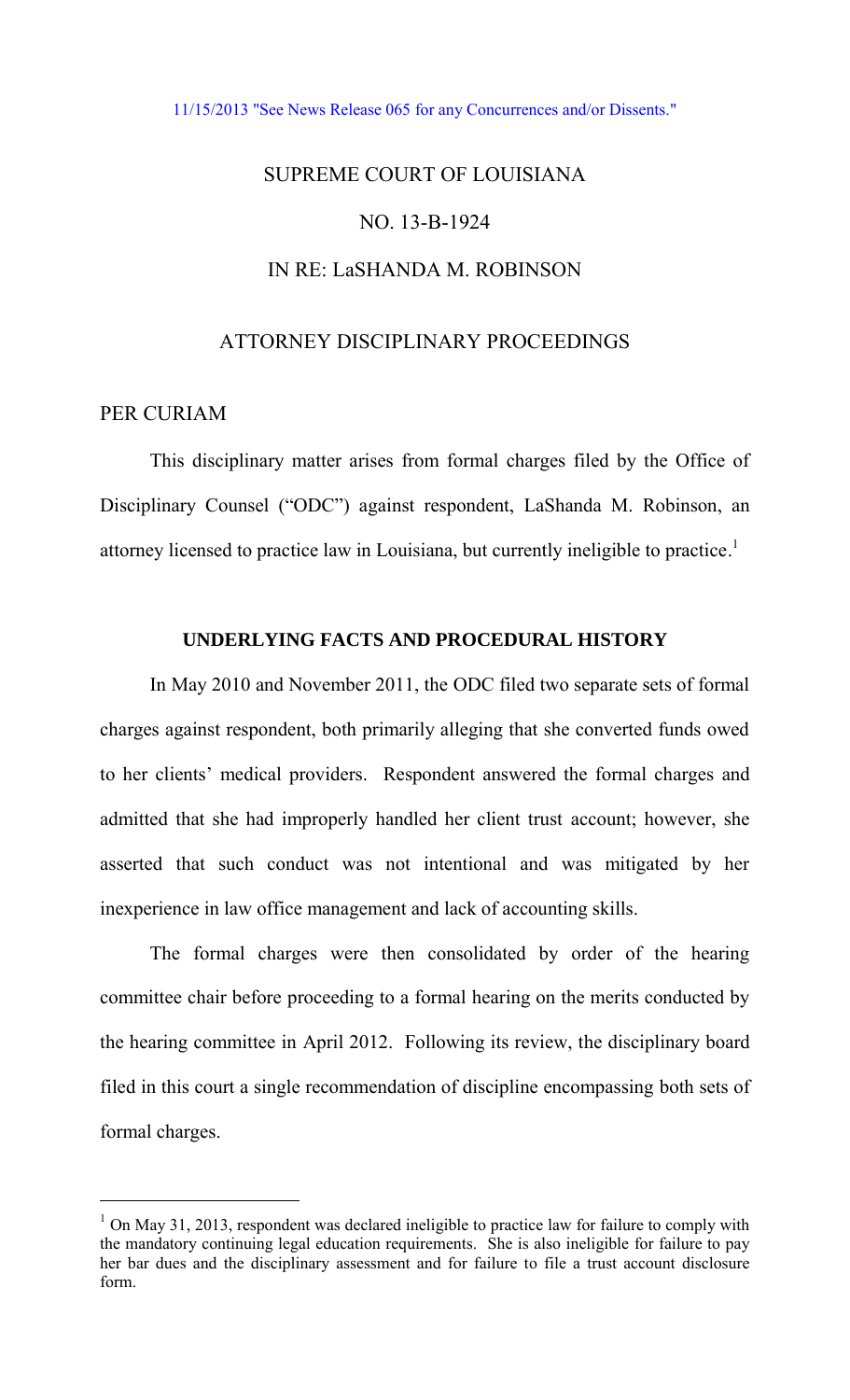#### 10-DB-029

In December 2009, the ODC received a report of an audit of respondent's client trust account for the period from April 2008 to June 2009. The audit report concluded that respondent converted client and third-party funds to pay her personal expenses and that she regularly commingled her own funds with client funds in the trust account. Respondent has stipulated to the following instances of trust account mismanagement as set forth in the audit report:

The Robinson matter – Respondent represented her mother-in-law, Patricia Robinson, in a personal injury matter. In April 2008, respondent settled the claim for \$10,000, from which she withheld \$2,793.76 owed to Agilus Health, Inc. for physical therapy services and \$685.38 owed to St. Frances Cabrini Hospital for emergency room services. However, respondent failed to disburse these sums to the medical providers and instead converted a total of \$3,479.14 to her own use. Patricia Robinson's medical expenses remain unpaid to date.<sup>2</sup>

 The Moon matter – Respondent represented Kenyatta Moon in a personal injury matter. In December 2008, respondent settled the claim for \$7,000, from which she withheld \$1,684.80 owed to Baton Rouge Physical Medicine and Rehabilitation ("BRPMR") for physical therapy services. However, respondent failed to disburse these funds to the medical provider and instead converted them to her own use. In August 2010, respondent remitted the sum of \$750 to BRPMR in partial satisfaction of the balance owed by Ms. Moon, but the account otherwise remains unpaid.

The Davis matter – Respondent represented Jerry Davis in a personal injury matter. In June 2008, respondent settled the claim for \$9,500, from which she withheld \$3,067.33 owed to Agilus Health, Inc.; \$91 owed to Central Louisiana

<sup>&</sup>lt;sup>2</sup> The audit report indicates that Patricia Robinson's insurer may have paid the emergency room bill to St. Frances Cabrini Hospital, but if that is the case, respondent owes the funds to Patricia Robinson or the insurance company.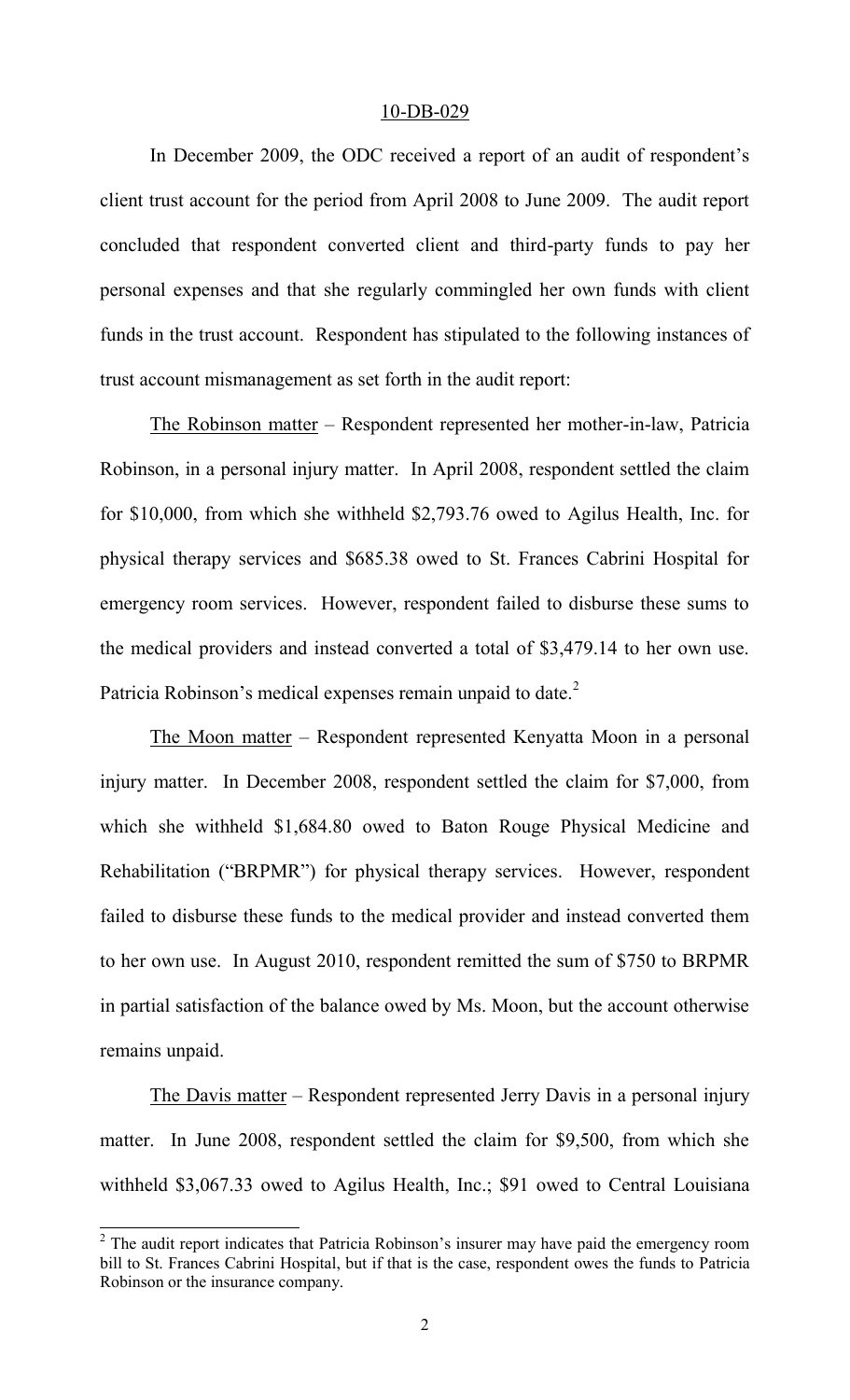Imaging Center; and \$508 owed to St. Frances Cabrini Hospital. However, respondent failed to disburse these sums to the medical providers and instead converted a total of \$3,666.33 to her own use. Mr. Davis's medical expenses remain unpaid to date. $3$ 

The Deloris Alexander matter – Respondent represented Deloris Alexander in a personal injury matter. In May 2009, respondent settled the claim for \$6,223.50, from which she withheld \$1,985 owed to Advantage Physical Therapy and \$1,050 owed to West Feliciana Parish Hospital. However, respondent failed to disburse these sums to the medical providers and instead converted a total of \$3,035 to her own use. Ms. Alexander's medical expenses remain unpaid to date.

The Woodside matter – Respondent represented Carolyn Woodside in a personal injury matter. In May 2009, respondent settled the claim for \$6,124, from which she withheld \$1,894 owed to the Rathbone Clinic and \$1,025.50 owed to West Feliciana Parish Hospital. However, respondent failed to disburse these sums to the medical providers and instead converted a total of \$2,919.50 to her own use. Ms. Woodside's medical expenses remain unpaid to date.

The Melvin Alexander matter – Respondent represented Melvin Alexander in a personal injury matter. In May 2009, respondent settled the claim for \$5,500, from which she withheld \$1,485 owed to Advantage Physical Therapy and \$29 owed to West Feliciana Parish Hospital. However, respondent failed to disburse these sums to the medical providers and instead converted a total of \$1,514 to her own use. Mr. Alexander's medical expenses remain unpaid to date.

The Williams and McCastle matters – Respondent represented Max Williams and Don McCastle in family law matters. From Mr. Williams, respondent received an advance fee payment of \$2,375, and from Mr. McCastle,

<sup>&</sup>lt;sup>3</sup> The audit report also indicates that \$548 owed to Dr. Verma Rajinder was withheld from Mr. Davis's settlement but not paid; however, respondent introduced documentary evidence at the hearing in this matter that Dr. Rajinder has been paid in full.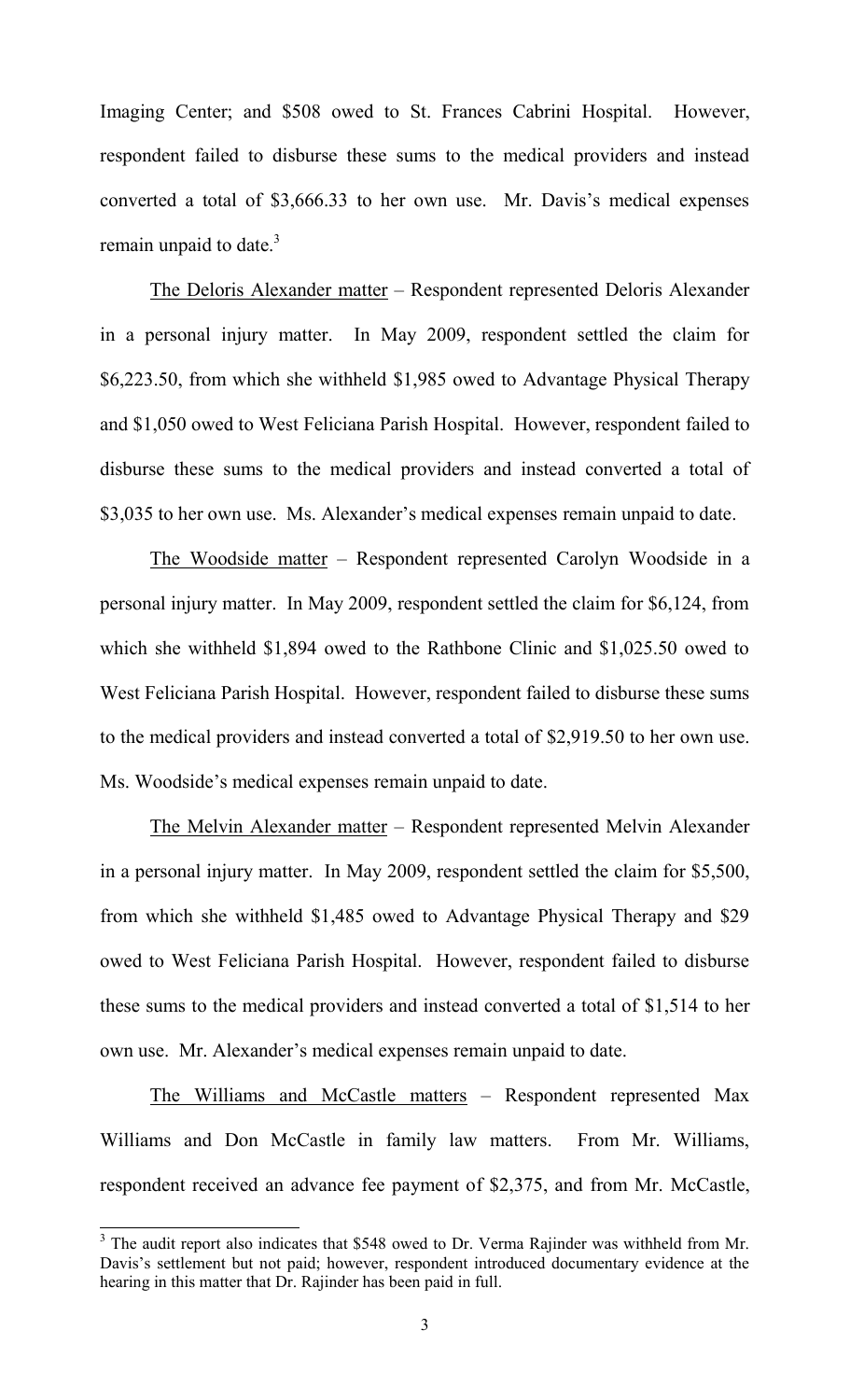she received an advance fee payment of \$1,900. Respondent initially deposited these payments into her client trust account but then withdrew the funds before the fees were fully earned.

The ODC alleged that respondent's conduct in 10-DB-029 violated the following provisions of the Rules of Professional Conduct: Rules 1.5(f)(3) (when the client pays the lawyer an advance deposit against fees which are to accrue in the future on an hourly or other agreed basis, the funds remain the property of the client and must be placed in the lawyer's trust account), 1.15(a) (a lawyer shall hold property of clients or third persons that is in a lawyer's possession in connection with a representation separate from the lawyer's own property), 1.15(d) (a lawyer shall promptly deliver to a client or third person any funds or other property that the client or third person is entitled to receive), and 8.4(c) (engaging in conduct involving dishonesty, fraud, deceit, or misrepresentation). In addition, the ODC alleged that respondent violated Rule 8.1(c) (failure to cooperate with the ODC in its investigation) by failing to answer BRPMR's December 2009 disciplinary complaint.<sup>4</sup>

## 11-DB-104

In June 2011, the ODC received a report of an audit of respondent's client trust account for the period from August 2005 to March 2008 and from June 2009 to November 2010. The audit report concluded that respondent converted client and third-party funds to pay her personal expenses and that she regularly commingled her own funds with client funds in the trust account. The report also noted that the account was overdrawn on four occasions between May and October

<sup>&</sup>lt;sup>4</sup> The complaint primarily related to Ms. Moon's matter but also questioned whether respondent had failed to remit medical expenses owed by her client Leroy Dukes to BRPMR. Although respondent did handle a personal injury claim for Mr. Dukes, no settlement was ever reached in the matter, and thus there is no evidence that respondent is in possession of funds in connection with that representation which her client or a third party is entitled to receive.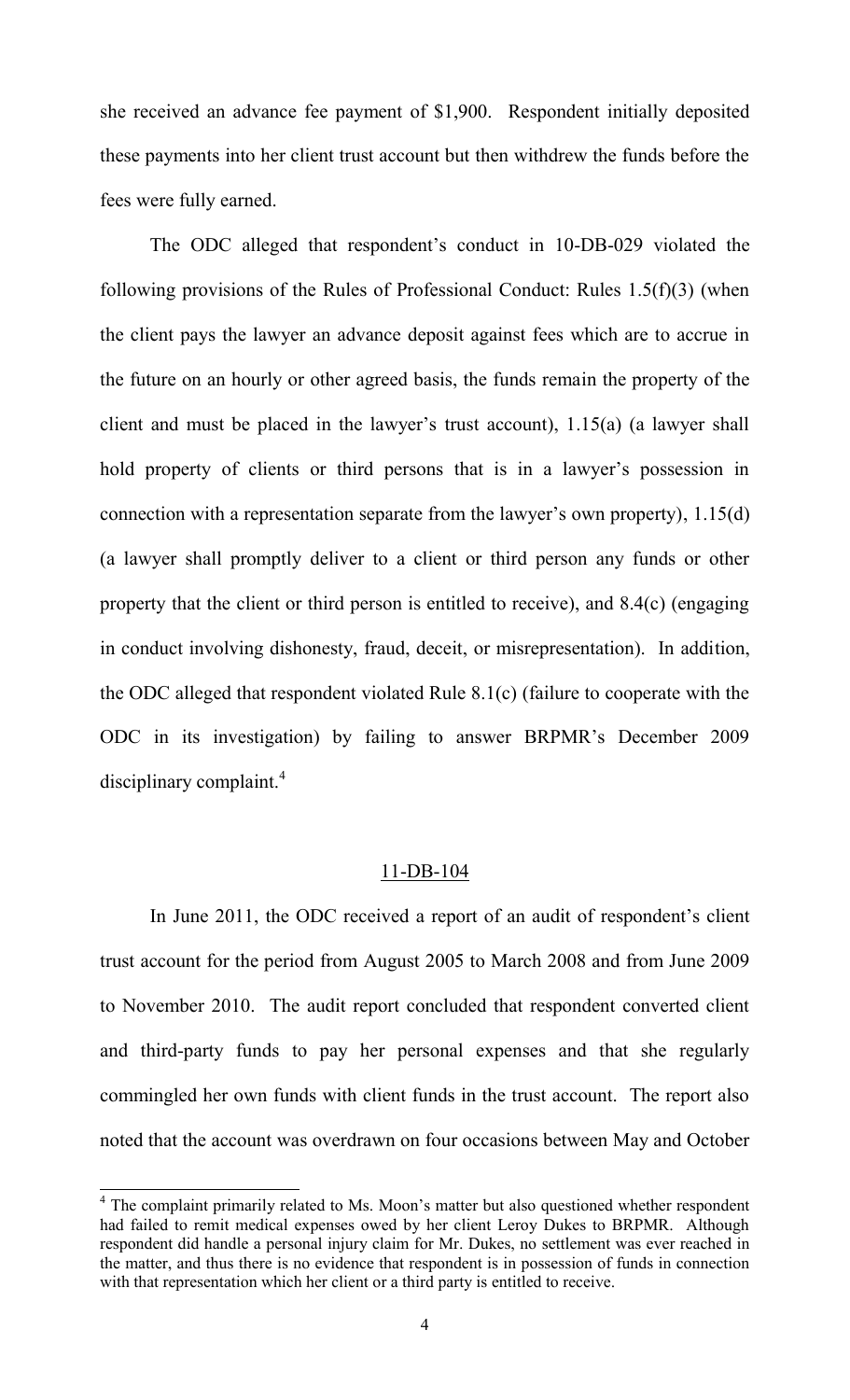2010. Respondent has stipulated to the following instances of trust account mismanagement as set forth in the audit report:<sup>5</sup>

The Garner matter – Respondent represented Sequence Garner in a personal injury matter. In September 2007, respondent settled the claim for \$12,000, from which she withheld \$3,100 owed to BRPMR for physical therapy services and \$287 owed to Baton Rouge General Medical Center for emergency room services. However, respondent failed to disburse these sums to the medical providers and instead converted a total of \$3,387 to her own use. In August 2010, respondent remitted the sum of \$750 to BRPMR in partial satisfaction of the balance owed by Ms. Garner, but the account otherwise remains unpaid.

The Brandy Alexander matter – Respondent represented Brandy Alexander in a personal injury matter. In July 2009, respondent settled the claim for \$6,500, from which she withheld \$355.24 owed to Field Memorial Hospital; \$950 owed to Central Louisiana Imaging Center; \$859 owed to the Rathbone Clinic; and \$235 owed to the Daniel Clinic. However, respondent failed to disburse these sums to the medical providers and instead converted a total of \$2,399.24 to her own use. Ms. Alexander's medical expenses remain unpaid to date.

The ODC alleged that respondent's conduct in 11-DB-104 violated the following provisions of the Rules of Professional Conduct: Rules 1.15(a) and  $1.15(d)$ .

#### *Hearing Committee Report*

 As previously noted, the hearing committee conducted a hearing on the consolidated formal charges. Following the hearing, the committee issued its

<sup>&</sup>lt;sup>5</sup> The audit report also concludes that respondent converted \$15,000 belonging to her client Marshae Celestine because she could not provide the auditor with any documentation to support the disbursements made on Ms. Celestine's behalf. However, based upon evidence submitted by respondent at the hearing in this matter, the ODC has agreed that there was no conversion of Ms. Celestine's funds.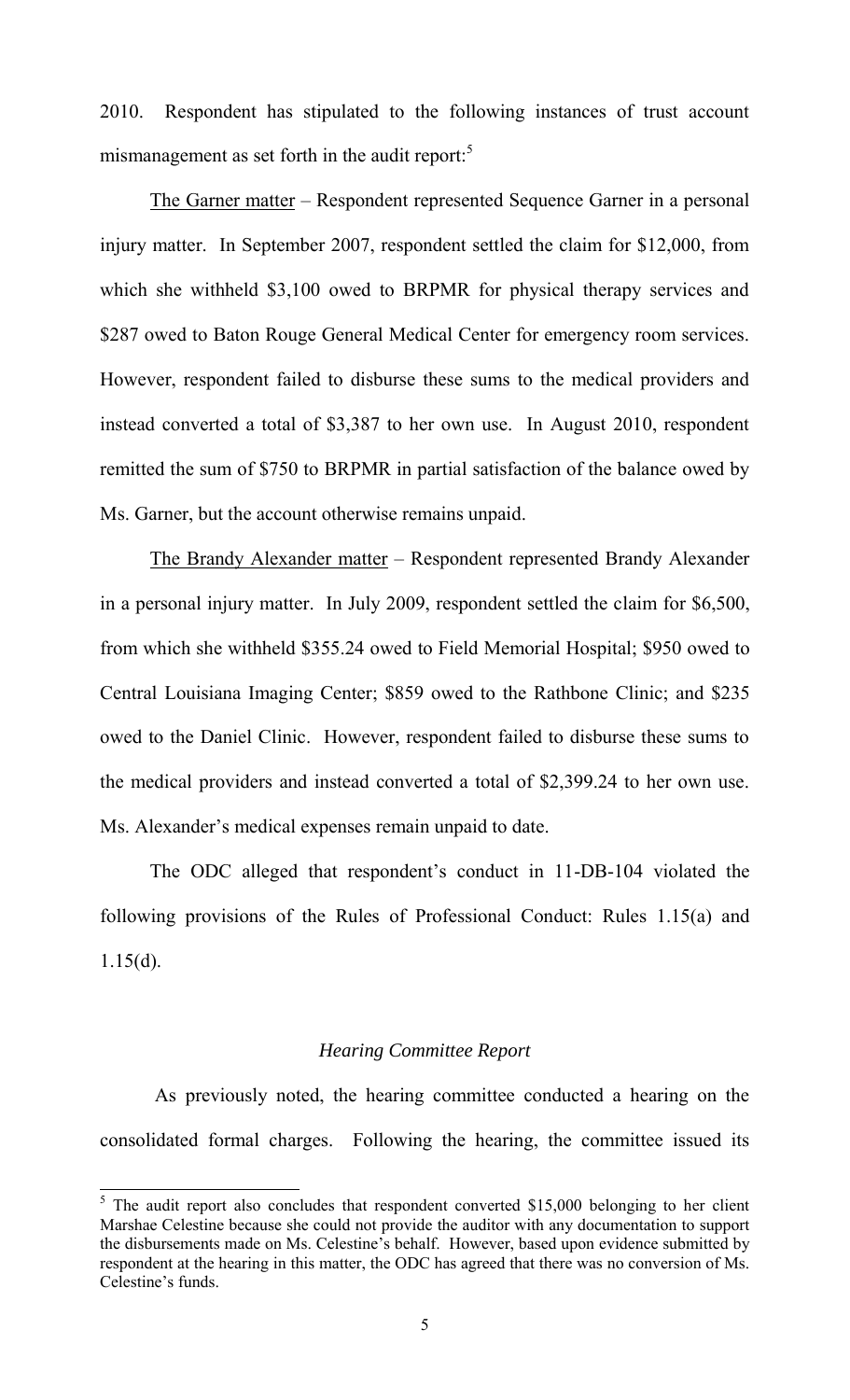report, in which it made factual findings consistent with the underlying facts set forth above. The committee found that respondent mismanaged her client trust account by converting \$22,085.01 owed to her clients' medical providers and by commingling personal funds with client funds in the trust account. She also failed to submit a written response to the disciplinary complaint filed by BRPMR. The committee found this conduct violated the Rules of Professional Conduct as charged in the formal charges.

The committee determined that respondent violated duties owed to her clients, the public, the legal system, and the profession. Her misconduct was not only knowing, but intentional. Respondent caused actual injury to her clients, who remain liable for the payment of their medical expenses when funds to do so have already been deducted from their settlement proceeds, and the healthcare providers, who still have not been compensated. The applicable baseline sanction in this matter is disbarment, both pursuant to the ABA's *Standards for Imposing Lawyer Sanctions* and the seminal case of *Louisiana State Bar Ass'n v. Hinrichs*, 486 So. 2d 116 (La. 1986), which sets forth general guidelines for imposing discipline in a conversion case.

 In aggravation, the committee found a dishonest or selfish motive and multiple offenses. The committee also noted that several overdrafts occurred in respondent's client trust account even after the ODC had been investigating her mishandling of the account for more than a year. Further, the committee expressed disappointment that respondent did not take advantage of the many resources available to her through the bar association to assist her in correctly handling her trust account. With respect to mitigating circumstances, the committee recognized the following factors: absence of a prior disciplinary record, personal or emotional problems, full and free disclosure to the disciplinary board and a cooperative

6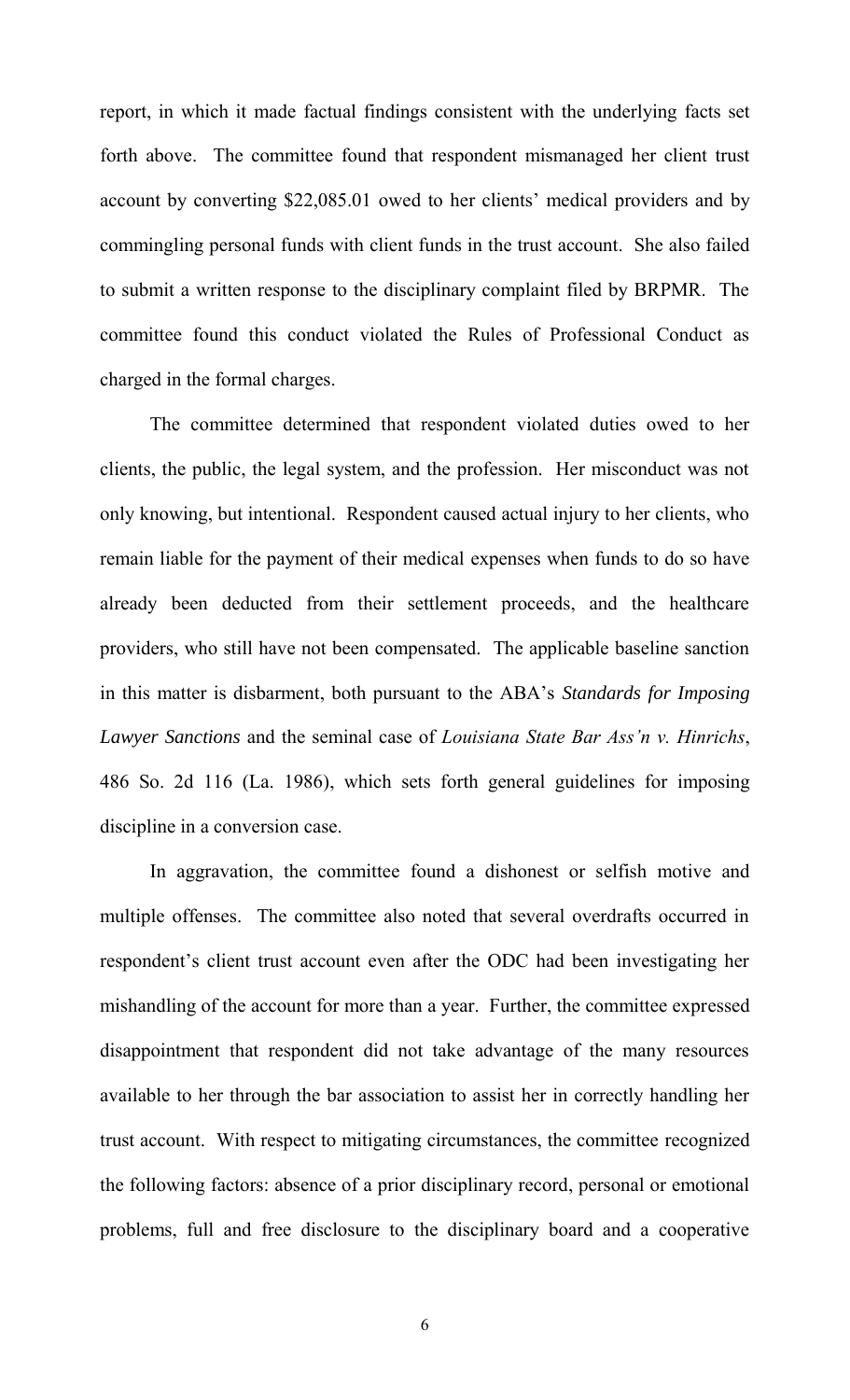attitude toward the proceedings, inexperience in the practice of law (admitted 2004), character or reputation, and remorse.

 Notwithstanding the mitigating factors, the committee recommended that respondent be disbarred for "the extensive rule violations committed." The committee also recommended that respondent be required to pay restitution of the full amount of her clients' medical expenses, plus interest, to their healthcare providers.<sup>6</sup>

 Respondent filed an objection to the hearing committee's report and recommendation, asserting that the committee erred in finding she failed to cooperate with the ODC. Respondent also contended that the sanction of disbarment is too harsh.

### *Disciplinary Board Recommendation*

 After reviewing these consolidated matters, the disciplinary board found that the hearing committee's factual findings are not manifestly erroneous, as they are largely based upon respondent's stipulations. The board also found respondent violated the Rules of Professional Conduct as alleged in the formal charges, except the board concluded respondent's failure to file a formal written response to the BRPMR complaint was an oversight that did not rise to the level of an ethical violation. Accordingly, the board found no violation of Rule 8.1(c).

 The board determined that respondent knowingly and intentionally violated duties owed to her clients. She caused actual injury to several third-party

<sup>&</sup>lt;sup>6</sup> Respondent had requested and obtained a reduction in the amounts owed by Ms. Robinson, Ms. Moon, and Ms. Garner for physical therapy services in order to facilitate the settlement of their personal injury claims, and upon disbursement of these settlements, she withheld the reduced amounts. However, when she failed to pay her clients' medical expenses promptly, the healthcare providers withdrew their offer of a reduced payment. Therefore, the committee recommended (and we agree) that respondent should be responsible for making restitution of the full amount of the physical therapy expenses incurred by Ms. Robinson (\$5,587.53), Ms. Moon (\$2,808), and Ms. Garner (\$4,188), in addition to the outstanding medical expenses for her other clients subject of the formal charges. The total amount of restitution calculated in this fashion, less the two partial payments of \$750 each which respondent has already made to BRPMR, is \$25,589.98, plus interest.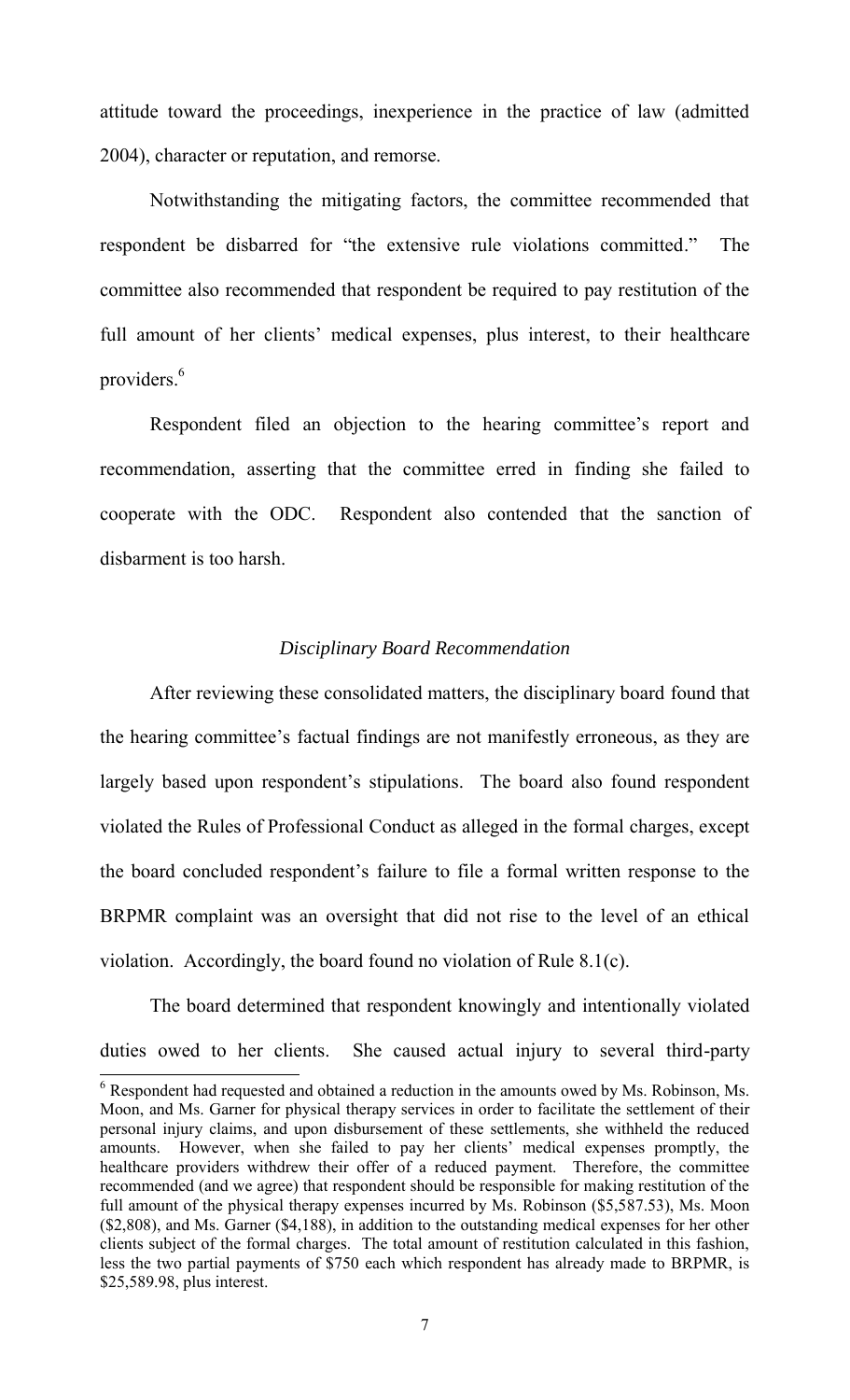healthcare providers by converting more than \$22,000 dedicated to payment of medical services rendered to her clients. These providers remain uncompensated for the services they provided (with the exception of the two partial payments of \$750 each which BRPMR received from respondent in August 2010). Additionally, respondent's mismanagement of her client trust account, which included commingling and the payment of personal expenses out of her trust account, created the potential for harm to her clients. According to the ABA Standards and *Hinrichs*, the applicable baseline sanction in this matter is disbarment.

In aggravation, the board found a dishonest or selfish motive, a pattern of misconduct, and multiple offenses. Like the committee, the board also noted the overdrafts which occurred in respondent's client trust account even after formal charges had been filed against her arising out of the mismanagement of the account. In mitigation, the board found the following factors: absence of a prior disciplinary record, personal or emotional problems, full and free disclosure to the disciplinary board and a cooperative attitude toward the proceedings, inexperience in the practice of law, character or reputation, and remorse.

 Turning to the issue of an appropriate sanction, the board acknowledged that respondent's misconduct falls into the *Hinrichs* disbarment category, as she knowingly converted third-party funds, the extent of the conversion is significant, and, with one minor exception, she has failed to pay restitution. However, the board concluded that the mitigating factors present in this case are substantial and warrant a downward deviation to suspension.

Based on this reasoning, the board recommended that respondent be suspended from the practice of law for three years. The board also recommended that respondent be required to make full restitution to her clients' medical providers and that she be assessed with the costs and expenses of this matter.

8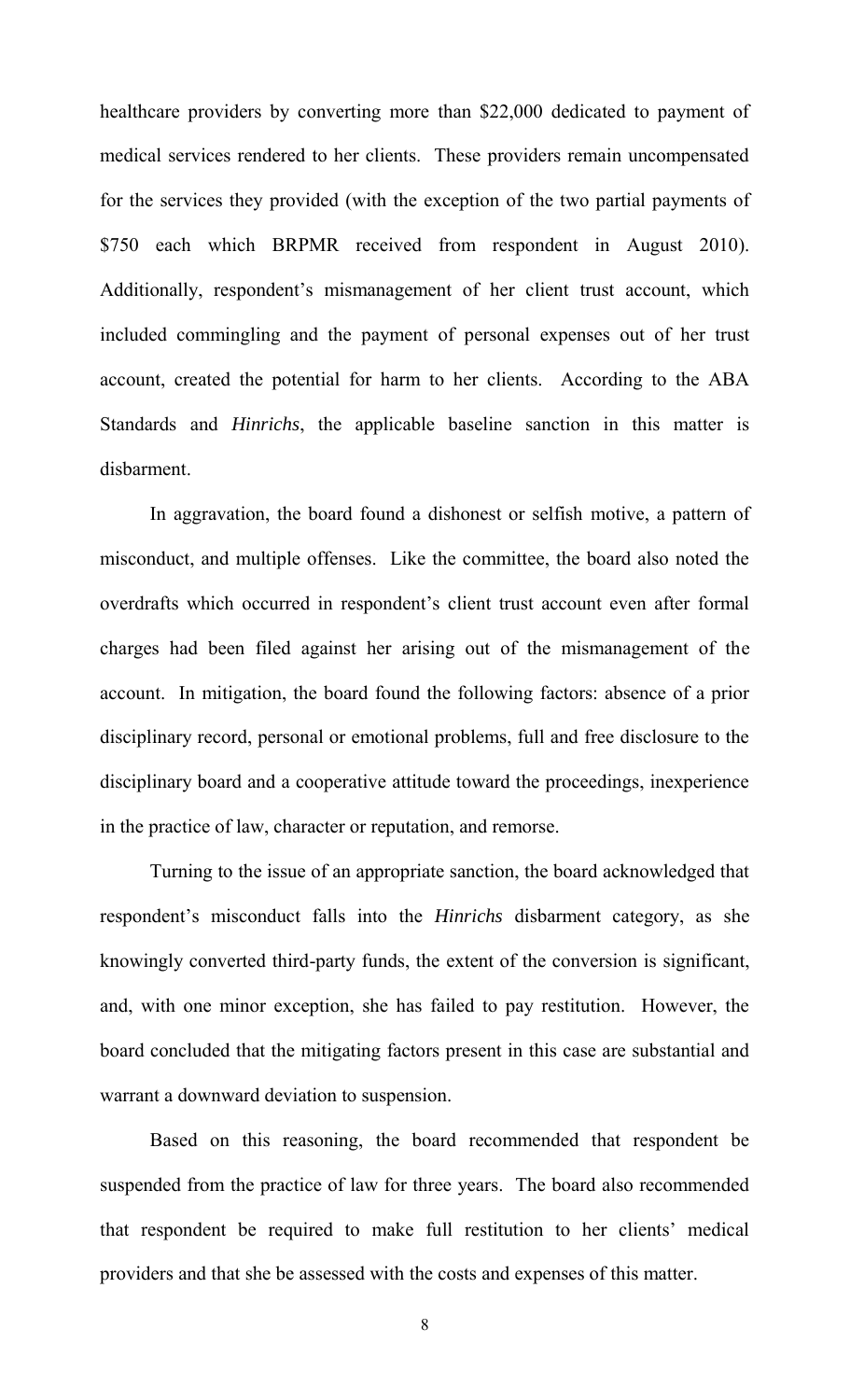Although neither respondent nor the ODC filed an objection to the board's recommendation, on October 9, 2013, we ordered briefing addressing the issue of an appropriate sanction. Both respondent and the ODC filed briefs in response to the court's order.

#### **DISCUSSION**

Bar disciplinary matters fall within the original jurisdiction of this court. La. Const. art. V,  $\S$  5(B). Consequently, we act as triers of fact and conduct an independent review of the record to determine whether the alleged misconduct has been proven by clear and convincing evidence. *In re: Banks*, 09-1212 (La. 10/2/09), 18 So. 3d 57.

 In this matter, the record supports a finding that respondent converted more than \$22,000 owed to her clients' medical providers and commingled personal funds with client funds in her trust account. Based on these facts, respondent has violated the Rules of Professional Conduct as found by the disciplinary board.

Having found evidence of professional misconduct, we now turn to a determination of the appropriate sanction for respondent's actions. In determining a sanction, we are mindful that disciplinary proceedings are designed to maintain high standards of conduct, protect the public, preserve the integrity of the profession, and deter future misconduct. *Louisiana State Bar Ass'n v. Reis*, 513 So. 2d 1173 (La. 1987).

We agree with the hearing committee that respondent's conversion of thirdparty funds was intentional. The conversion clearly caused actual harm to respondent's clients and their medical providers, and the applicable baseline sanction is disbarment.

The following aggravating factors are present: a dishonest or selfish motive, a pattern of misconduct, and multiple offenses. The following mitigating factors

9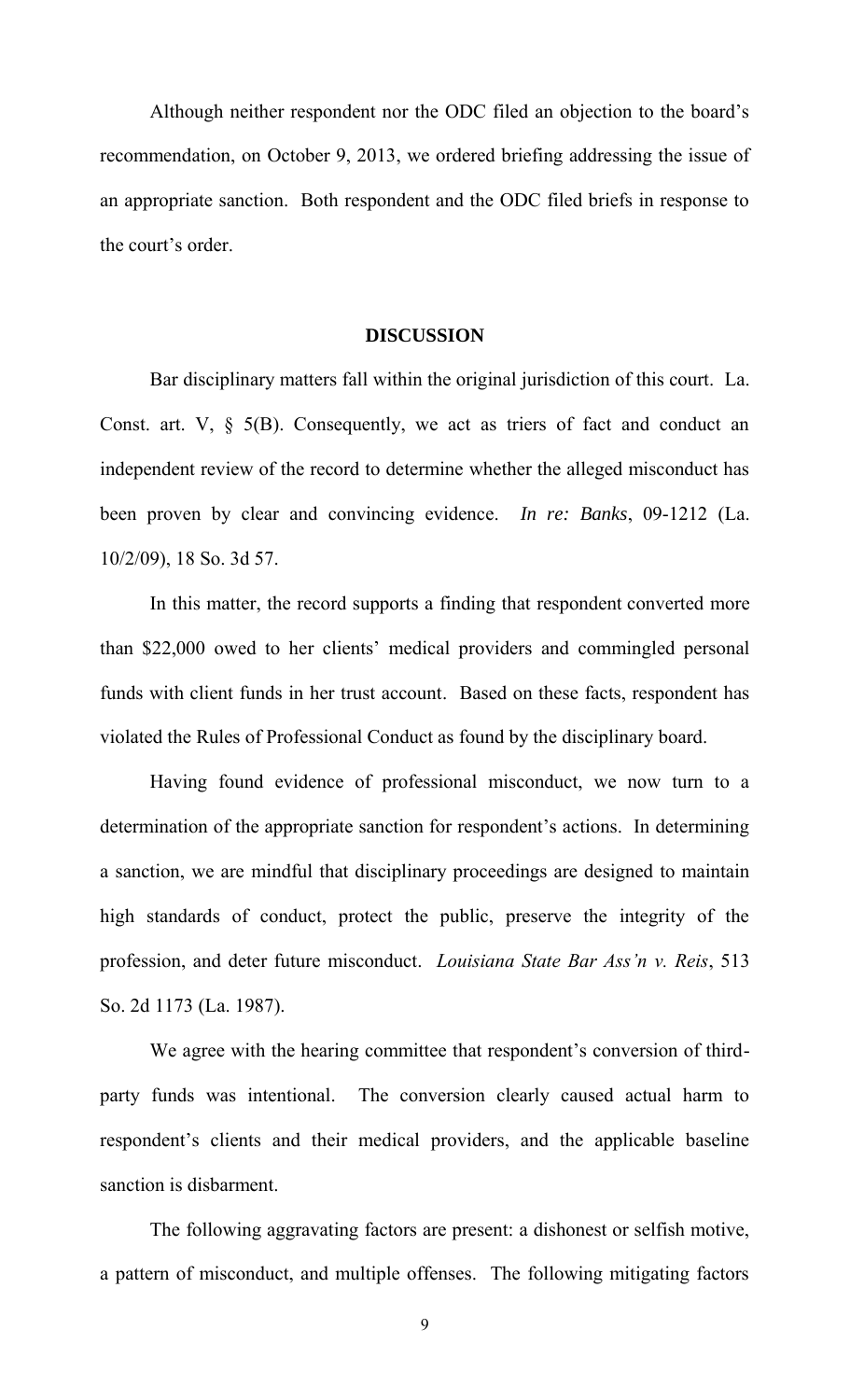are supported by the record: absence of a prior disciplinary record, personal or emotional problems, full and free disclosure to the disciplinary board and a cooperative attitude toward the proceedings, inexperience in the practice of law at the time of the misconduct (admitted 2004), character or reputation, and remorse.

 Turning to the issue of an appropriate sanction, in *Louisiana State Bar Ass'n v. Hinrichs*, 486 So. 2d 116 (La. 1986), we conducted an extensive review of the jurisprudence in conversion cases in order to determine the appropriate sanctions for different types of conversion. We reserved disbarment, then the most serious sanction available, for conversion cases in which one or more of the following elements are present:

> [T]he lawyer acts in bad faith and intends a result inconsistent with his client's interest; the lawyer commits forgery or other fraudulent acts in connection with the violation; the magnitude or the duration of the deprivation is extensive; the magnitude of the damage or risk of damage, expense and inconvenience caused the client is great; the lawyer either fails to make full restitution or does so tardily after extended pressure of disciplinary or legal proceedings.

By contrast, we stated in *Hinrichs* that a three-year suspension would be appropriate in cases involving fewer aggravating factors than the disbarment cases:

> In such cases the lawyer is guilty of at least a high degree of negligence in causing his client's funds to be withdrawn or retained in violation of the disciplinary rule. He usually does not commit other fraudulent acts in connection therewith. The attorney usually benefits from the infraction but, in contrast with disbarment cases, the client may not be greatly harmed or exposed to great risk of harm. The attorney fully reimburses or pays his client the funds due without the necessity of extensive disciplinary or legal proceedings.

Nearly all of the elements supporting disbarment are present in the instant case. Respondent has acknowledged that from 2007 to 2009, she converted more than \$22,000 owed to the medical providers of at least eight of her clients. These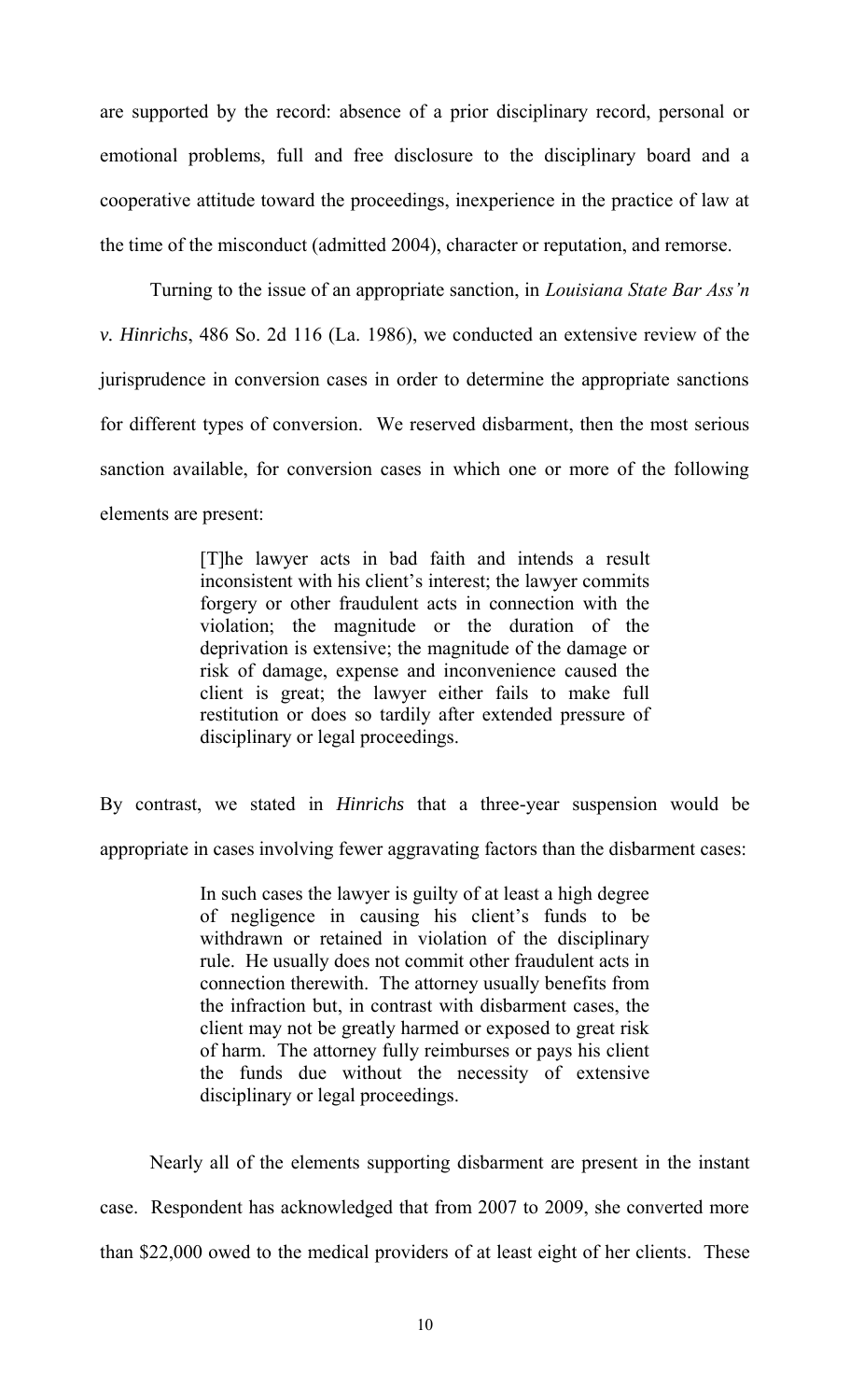actions were in no way attributable to respondent's inexperience in law office management and lack of accounting skills, as she claims, but rather were intentional and prompted by her own personal financial difficulties. Respondent clearly acted in a manner that was contrary to the best interests of her clients and caused significant harm both to the clients who are still liable for their unpaid medical expenses and to the medical providers who have been deprived of funds owed them for four to six years. Finally, with the exception of a belated payment to one medical provider totaling \$1,500, which payment was made only after the extended pressure of these disciplinary proceedings, respondent has failed to make any restitution whatsoever on her clients' behalf.

 Notwithstanding these aggravating factors and what appears to be a clear case for disbarment under *Hinrichs*, the disciplinary board has recommended a downward deviation to a three-year suspension from the practice of law. While we recognize that there are some mitigating circumstances present in this case, we find that under the circumstances, they do not justify a deviation from the baseline sanction.

Based on this reasoning, we will reject the disciplinary board's recommendation of a three-year suspension and instead impose disbarment, as recommended by the hearing committee. We will also order respondent to pay restitution of the full amount of her clients' medical expenses, plus legal interest.

#### **DECREE**

 Upon review of the findings and recommendations of the hearing committee and disciplinary board, and considering the record and the briefs filed by the parties, it is ordered that LaShanda M. Robinson, Louisiana Bar Roll number 29402, be and she hereby is disbarred. Her name shall be stricken from the roll of attorneys and her license to practice law in the State of Louisiana shall be revoked.